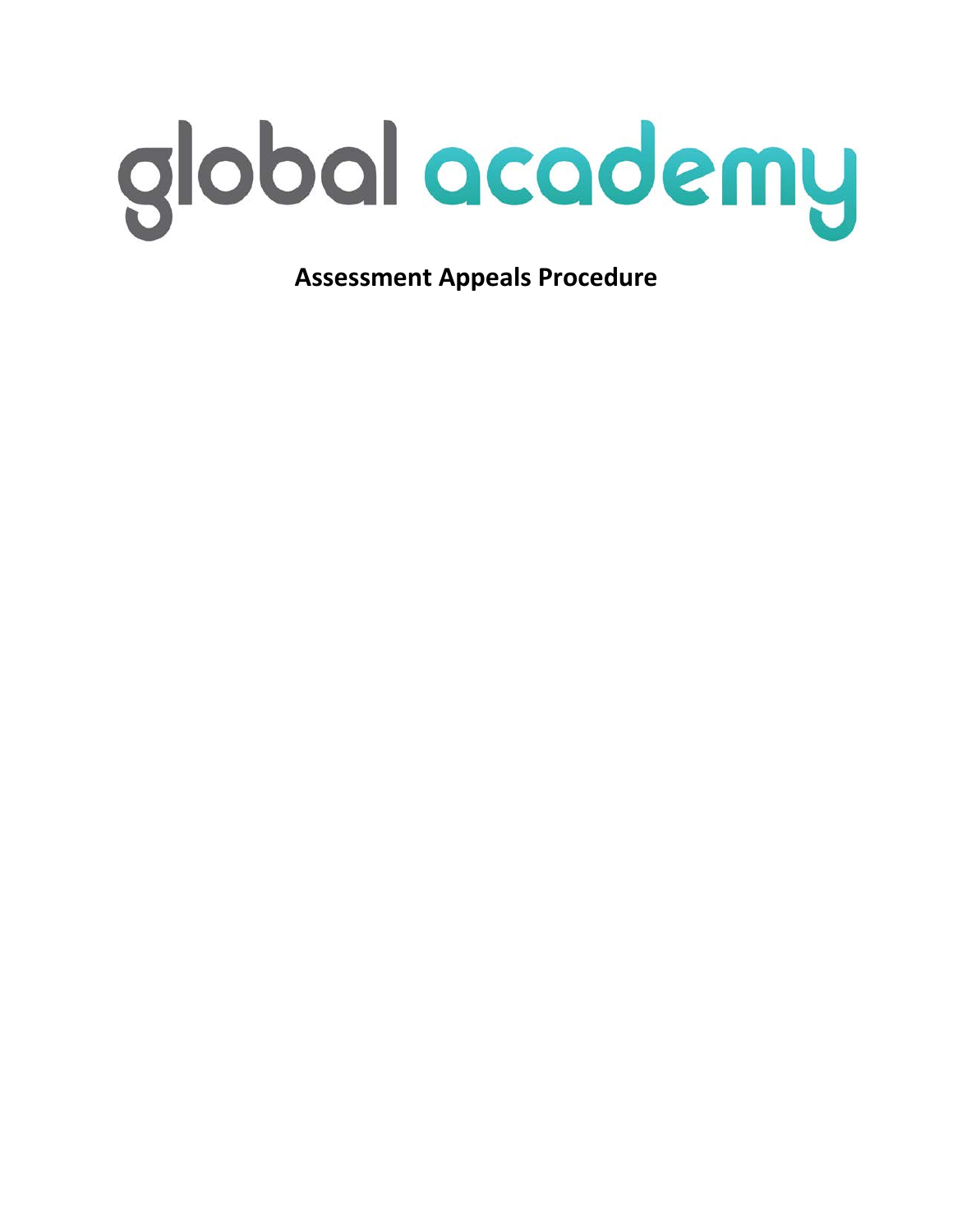### **Glossary of Terms:**

Different awarding bodies use different names for the roles involved in quality assurance of assessment. This glossary is intended to clarify the roles referred to in the policy.

**Assessor**: The person who marks the student's work.

**Internal Verifier**: The person who checks the quality, accuracy and fairness of the assessment and feedback to the student. May also be called IV, Lead Verifier, Lead IV, Internal Moderator, IM, Moderator, Internal Standards Verifier, IQA, Internal Quality Assurer.

**External Verifier**: The person appointed by the awarding body to check the quality and fairness of both the assessment and the internal verification against national standards. This role may also be referred to as: EQA, External Quality Assurer, SV, Standards Verifier, External Standards Verifier, External Moderator.

**EAR**: Enquiries about results; the period of time an awarding body allows for any requests to review assessment outcomes following the publication of results.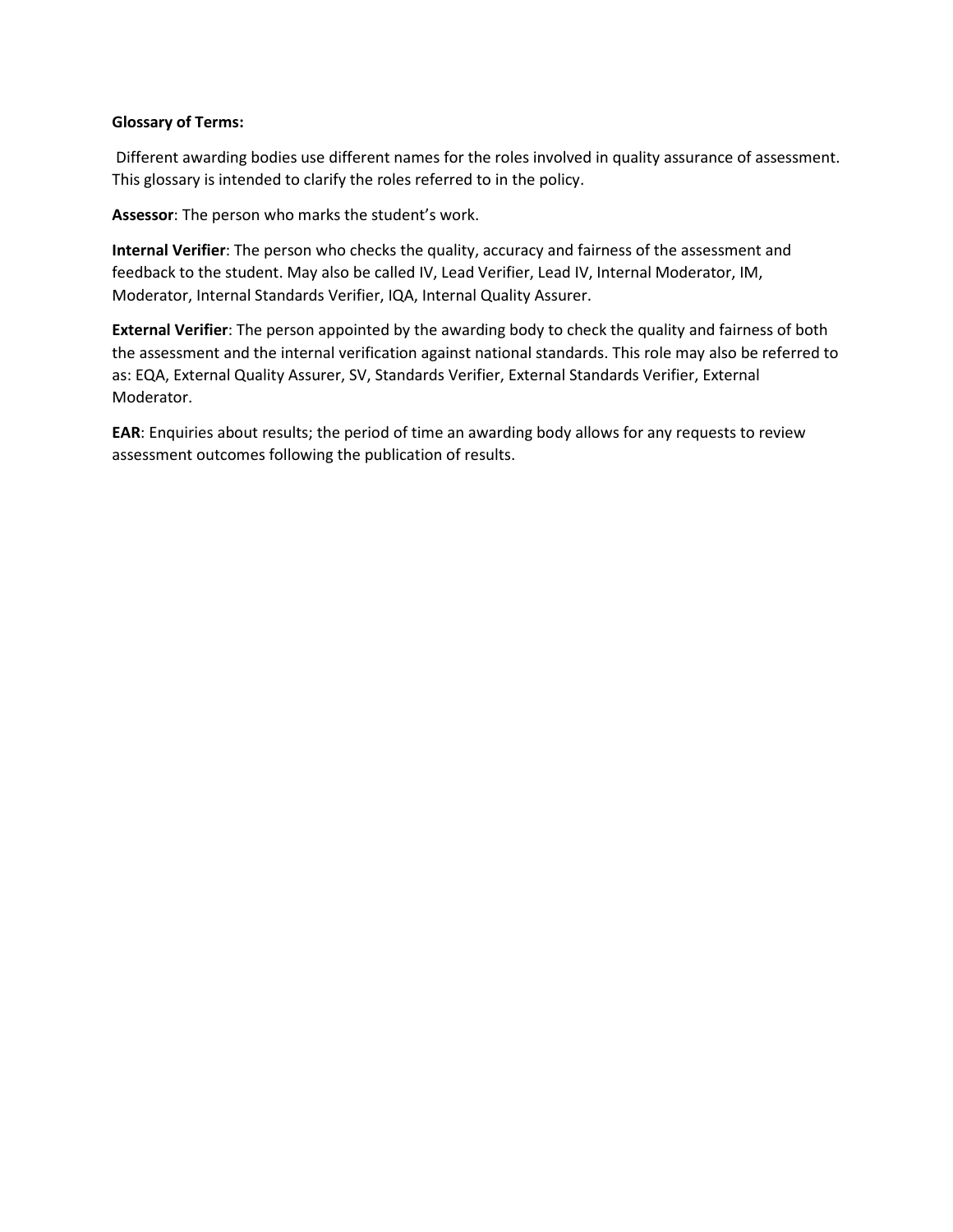# **INTERNAL ASSESSMENT APPEALS PROCEDURE**

If a student is dissatisfied with an internal assessment outcome she/he has the right of appeal. There are three stages in the appeals procedure and each stage must be exhausted before proceeding to the next one.

All students may request additional support to assist them with their appeal to address any perceived barriers in line with the 'Single Equality Duty'.

# **Stage 1**

If students are not satisfied with the assessor's decision and feedback, they have a right to appeal directly to the assessor who carried out the assessment. This appeal must be in writing (an appeals form is provided with this policy) and clearly indicate:

The points of disagreement and reasons.

- The evidence in the portfolio which the student believes meets the requirements of the performance criteria.
- The appeal must be submitted within five working days of receipt of the assessment outcome.
- The appeal response must be provided within 5 working days of receipt of the appeal.

The main reasons for an appeal are likely to be:

- The student does not understand why she/he is not yet competent, due to lack of, or unclear, feedback from the assessor.
- The student believes she/he is competent and that the assessor has misjudged them or missed/misinterpreted some vital evidence.

In most cases it is hoped that this stage of the process will terminate the appeals procedure. Students are advised to keep their own copies of all documents used in the appeals procedure.

# **Stage 2**

Students who are not satisfied with the outcome of their Stage 1 appeal can further appeal to the Internal Verifier or Lead IV for the course within 3 working days. This appeal must be in writing, but need not repeat the detail provided at Stage 1 as all the documentation used at Stage 1 will be passed on to the Internal Verifier/ Lead IV. The Internal Verifier/ Lead IV will report back to the student in three working days.

# **Stage 3**

Before proceeding to Stage 3, the students must have exhausted the requirements of Stage 1 and 2.

• Students who are not satisfied with the outcomes of Stage 2 of the Appeals Procedure may then proceed to Stage 3 by appealing in writing to the Principal within 3 days of receipt of the outcome of stage 2.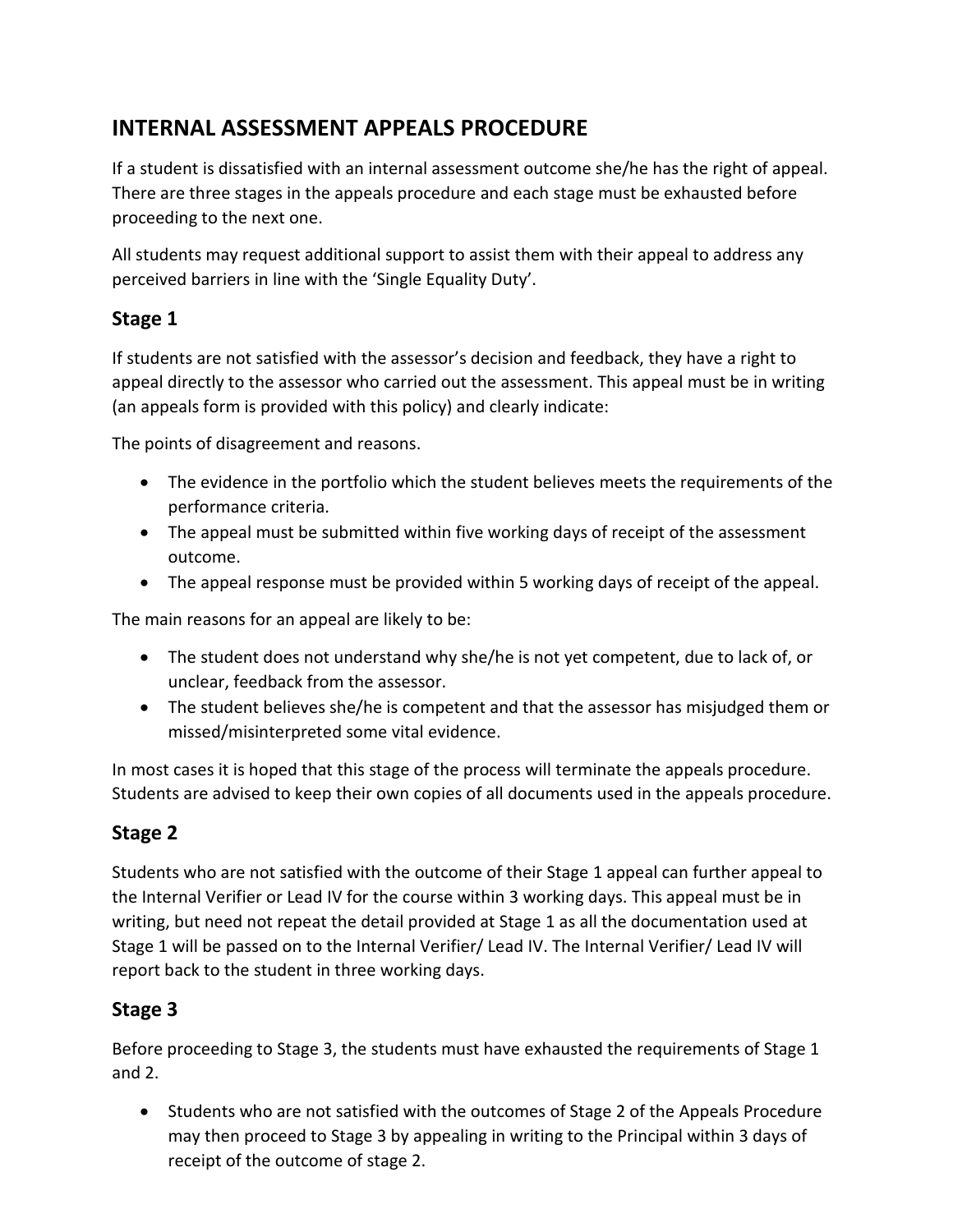• The Principal will examine the findings and call a meeting to report to the student, assessor and internal verifier.

# **APPEALS TO AN AWARDING BODY**

Before proceeding, the students must have exhausted all the internal Appeals Procedures of the Centre.

Students who are not satisfied with the outcomes of Stage 3 of the Appeals Procedure may then appeal to the Awarding Body.

This appeal must be in writing to the Chief Executive of the awarding body (or person advised by awarding body), and be accompanied by copies of all the documentation used in Stages 1, 2 and 3. Global Academy will provide the information of the awarding body and will facilitate arrangements where required. There must also be evidence that students have exhausted all the internal appeals procedures of Global Academy.

An investigation will be undertaken by the External Verifier/ Quality Assurer appointed by the awarding body. On receipt of a report, the application will be considered by the awarding body's 'Appeals Committee'. This consideration will lead to one of two decisions:

**1. The appeals committee supports the decision of the External Verifier.** 

### **2. The appeal may be rejected or upheld.**

### **Appeals against external assessment decisions**

This procedure enables students to appeal against the outcome of external assessment and the process of controlled assessments within Global Academy.

If a student has any concerns about the procedures used in assessing their internally assessed work for public exams i.e. controlled assessment/coursework/portfolios, she/he should discuss the matter with the Course Leader and Vice Principal for Core Curriculum immediately. Following that, if the matter remains unresolved, the formal appeal procedure may be used by the student concerned.

On completion of external assessments and the notification of results, Curriculum Managers or Students themselves may wish to appeal the outcome. Each awarding body has specific procedures to be followed which follow the guidelines agreed by the Joint Council for Qualifications (JCQ). Therefore, all appeals against external assessment decisions will be processed and managed by the Examinations Officer.

The procedure for appealing against external assessment decisions is as follows:

1. The Curriculum Manager or Student informs the Examinations Officer that they wish to appeal an assessment decision as soon as they receive notification of their results. This should normally allow at least 5 days before an awarding body deadline for closing their 'Enquiries About Results' (EAR) procedure.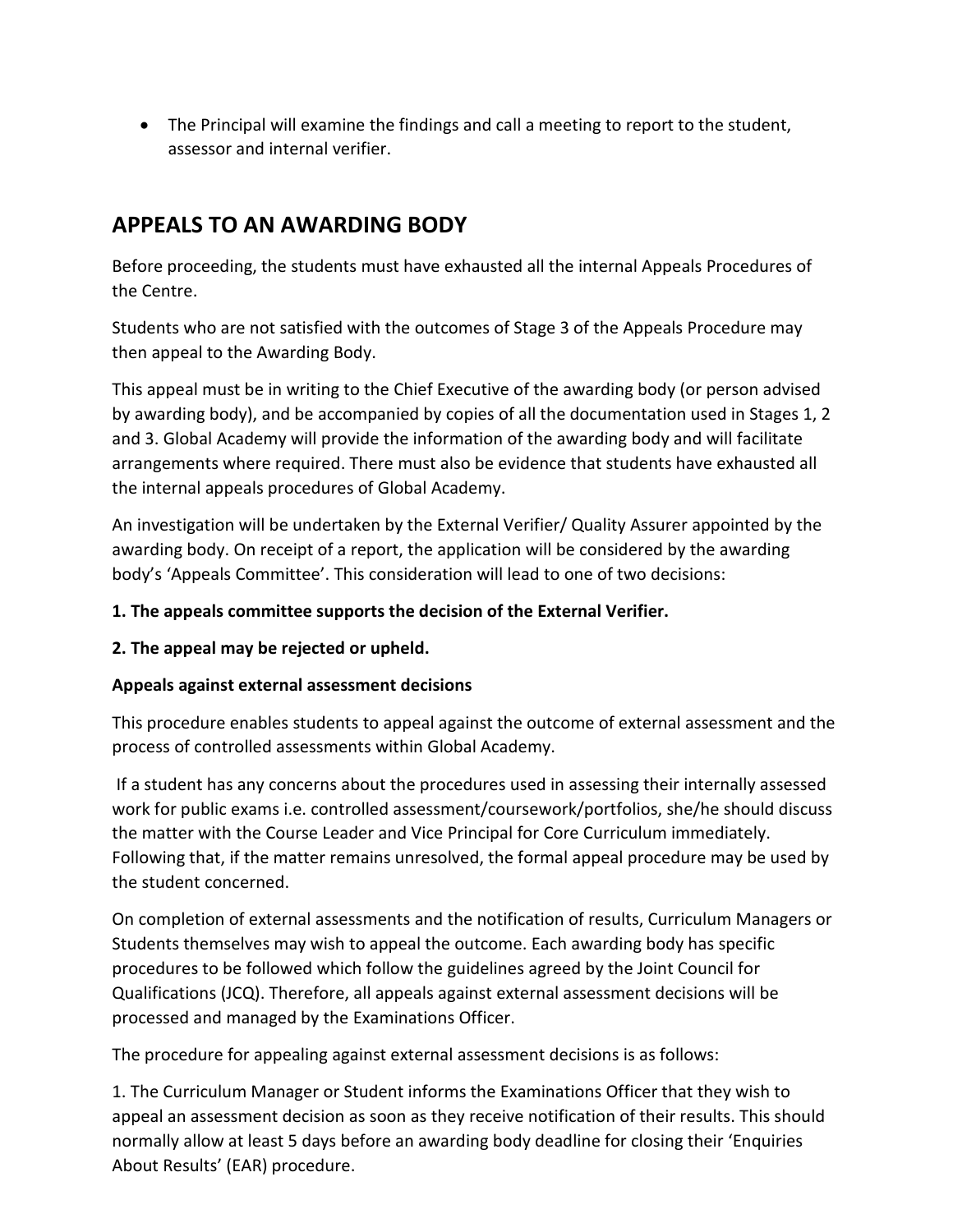2. The Examinations Officer discusses the appeal request with the Student or member of staff to ensure that the appeal is eligible within the regulations of the awarding body.

If the Curriculum Manager agrees to support the EAR:

The request, together with the appeal form, should be made to the Examinations Officer immediately and **before the awarding body's published deadline for EARs**. The cost of the enquiry will be met by the Examinations budget.

If the Curriculum Manager does not agree to support the EAR:

A student may appeal against the decision not to support an EAR. Appeals should be made in writing to the Examinations Officer, at least **5 working days before the awarding body's published deadline for EARs**. The appeal should state, in detail, the reason(s) for the appeal. This appeal should be signed and dated and should include the daytime contact telephone number of the student, parent or guardian. The appeal information will be reviewed by the Examinations Officer and a member of the Senior Management Team; the outcome of the appeal will be communicated by telephone and 1st class letter posted within 24 hours of receipt. This decision is final.

If Global Academy does not support the EAR:

The student may still proceed with the EAR but all costs involved will be paid by the student at the time the EAR is made. No EARs will be made until fees are paid. Requests must be made in person to the Examinations Officer **before the awarding body's published deadline for EARs**. If the enquiry is successful the fee will be refunded to the student.

3. The Examinations Officer contacts the awarding body to clarify procedures and timescales for the submission of appeals and liaises with teaching staff or the student to collate any evidence being submitted in support of the appeal.

4. The Examinations Officer submits the appeal to the awarding body, together with any supporting evidence, and notifies the student/teaching staff.

5. On receipt of the appeal outcome, the Examinations Officer communicates the result to the relevant parties in line with awarding body requirements

\* Many awarding bodies communicate appeal outcomes directly to students, copying centres for information only.